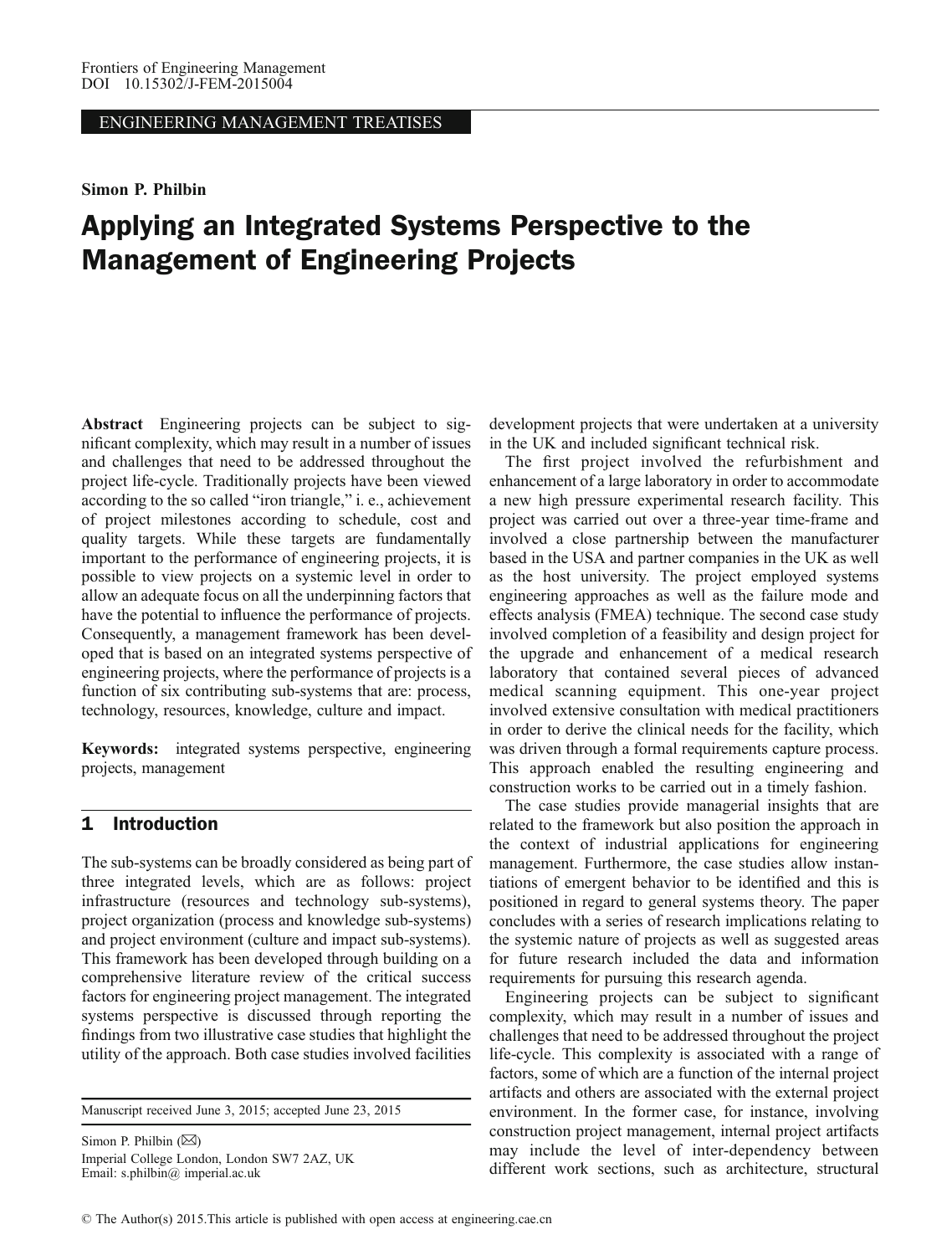engineering, mechanical and electrical (M&E), quantity surveying and so on. Factors from the external environment in this scenario could range from the impact of changes to international design and construction standards as well as the availability of resources from the surrounding region, such as electrical installation workers. These internal and external dynamics, which can be viewed from a systems perspective, result in engineering projects encountering complexity that if not adequately identified and managed will can in result significant problems.

In the construction sector, there are many high profile projects that have encountered difficulties. The "Big Dig" project [\(Ring, 2000](#page-10-0)) in Boston, USA was delivered at a cost of approximately \$15Bn, which was seven times the original budget. The project related to the construction of a major underground arterial road system through central Boston and while it has undoubtedly helped ease congestion in the city, from a financial perspective the project would appear to have been a failure. In the UK, Heathrow Airport's Terminal 5 project encountered significant difficulties when the facility was first opened. This time the construction proceeded according to project plans and the new terminal was opened within the schedule and cost targets, however, initial operations were hampered by a number of issues, such as problems with the baggage handling system as well as a lack of baggage handling staff to operate the system (Brady  $&$  Davies, 2010). These failures point to the complex and systemic nature of projects, where there is a need to gain an effective understanding of the broader context of projects.

Projects in other sectors also face difficulties, such as research and development (R&D) projects, where the project success has been found to be highly sensitive to technological uncertainty [\(Sadeh , Dvir, & Shenhar, 2000](#page-10-0)). Information systems (IS) projects can have a particularly high failure rate ([Standish Group, 1995](#page-10-0) and 2009) through a combination of budgets being exceeded along with missed deadlines and schedule slippage or through a failure to meet user requirements. Moreover, IS projects may fail to produce the required technical functionality for the system, or alternatively such technical levels can be achieved but there may be a lack of user acceptance that ultimately results in the project failing to deliver a new IS capability. User acceptance can be linked to broader factors, such as the culture of the working environment where the project is being implemented; systemic drivers, both internally and externally driven, therefore have the potential to introduce additional risk for engineering projects beyond those initially identified in the project risk register.

Traditional project management is focused on controlling projects according to schedule, cost and quality or performance targets, which is often regarded as the so called "iron triangle." While achieving project milestones according to these reference points clearly remains an

integral feature of project management, the question arises: Can the complexity that emerges from engineering projects be managed through an integrated systems perspective? This paper will therefore seek to address this question through deriving a conceptual framework based on systems thinking, which will be discussed in the context of two support case studies.

The research reported in this paper builds on earlier work that established an integrated systems view of engineering projects ([Philbin & Kennedy, 2014\)](#page-10-0). Although the conceptual model developed previously also derives the systems view through integrating process, technology, resources, knowledge, culture and impact, it is nevertheless focused on describing a new diagnostic framework and health check tool for engineering and technology projects. Conversely, the focus of the research in this current paper is toward proposing an integrated systems perspective of engineering projects and with additional consideration of two supporting case study investigations as well as development of an agenda for future research.

# 2 Literature review

As mentioned previously, ensuring projects realize schedule, cost and quality targets ([Jha & Iyer, 2007](#page-10-0)) according to a defined project management approach is clearly important for engineering projects and the performance of projects has been associated with the maturity of the project management methodology that is utilized [\(Jin, Chai, &](#page-10-0) [Tan, 2014\)](#page-10-0). Work by Chan, Scott, & Chan, [\(2004](#page-10-0)) on construction projects identified that the use of project management procedures was one of five main groups of independent variables that may impact on project performance with the other four groups being: project-related factors, project management actions, human-related factors and the external environment. The adoption of processes and procedures can also be viewed through project organizational hierarchies, with related projects being part of larger programs of work, which in turn are part of portfolios. Indeed some studies have highlighted how there is a correlation between the use of project portfolio management (PPM), through increased adoption of software tools developed to assist and automate the project management process, with a reduction in project related problems ([Reyck, 2005](#page-10-0)). Other standardized project management tools include risk management procedures ([Raz & Michael, 2001\)](#page-10-0), which have been understood and applied for many years and continue to be important in regard to capturing and controlling project risk.

Consequently, the adoption and implementation of processes including standardized procedures is an important determinant of project success. This implementation will also rest on the availability and use of information and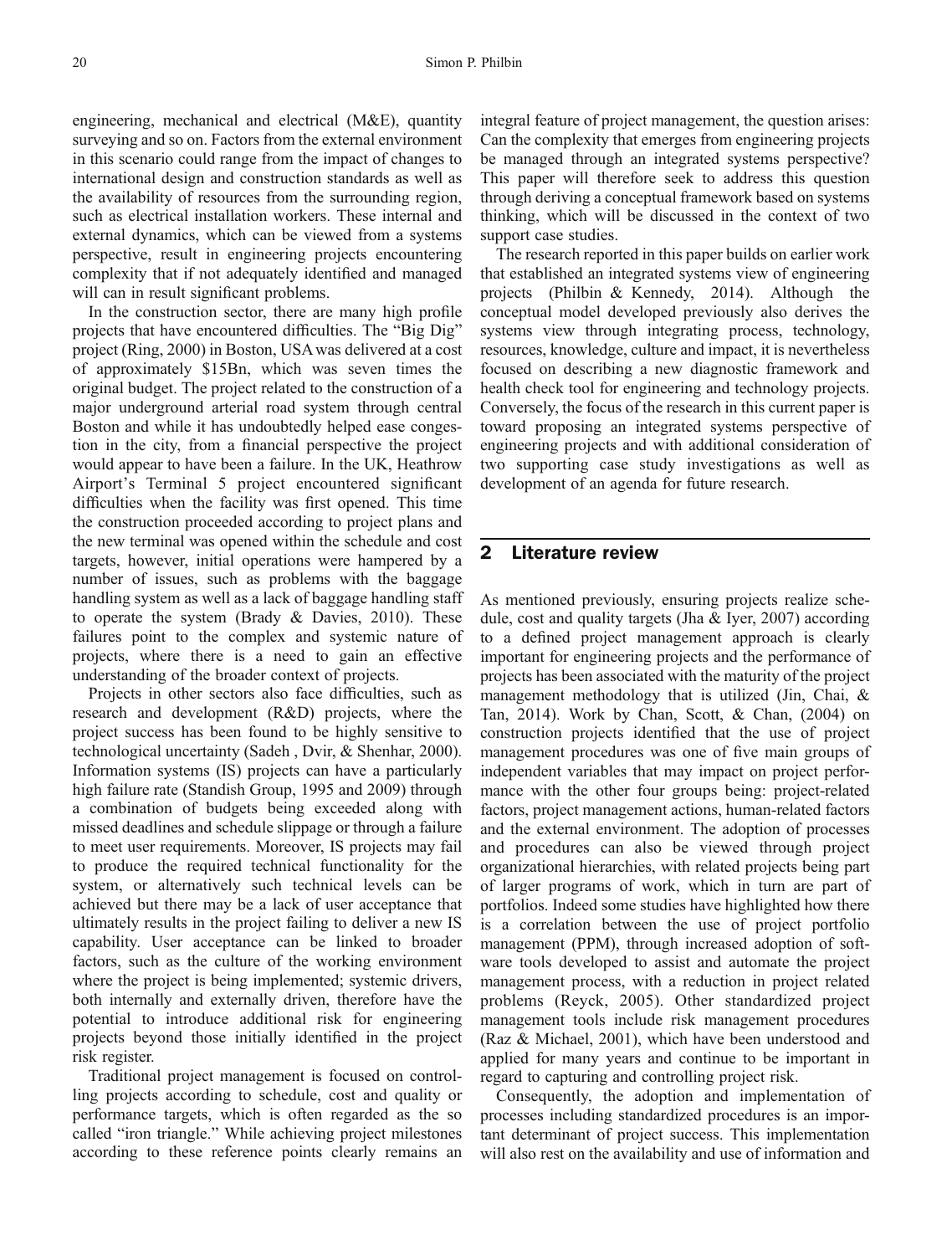communications technology (ICT), which can be used to facilitate, for instance, critical path analysis for planning and control, resource scheduling for planning, and earned value analysis for control ([Liberatore, Pollack-Johnson,](#page-10-0) [& Smith, 2001\)](#page-10-0). ICT is needed to capture project information and data on schedule, budget and specification performance but it can also be essential for ensuring effective communication between project team members [\(Ahuja, Yang, & Shankar, 2009](#page-9-0)). This communication of project information supports coordination and collaboration within projects that is essentially facilitated by ICT. Some authors have identified the need for management processes to be modified to take account of advances in ICT for the architecture, engineering and construction industries ([Froese, 2010\)](#page-10-0). Moreover, communication and sharing of project related information can be achieved through a number of different tools and software applications but once this has been done there is the need to process the information. Consequently, the design of appropriate ICT platforms that provide assistance in terms of data analysis tools and through presenting technical and management solutions to key project personnel has been advocated ([Pena-Mora & Dwivedi,](#page-10-0) [2002\)](#page-10-0). Additional options include the use of web-based project management tools, although such systems are still under development and evaluation ([Nitithamyong &](#page-10-0) [Skibniewski, 2006\)](#page-10-0).

Information and communications technology application in project management as well as process adoption will often largely rest on the effectiveness of resources that are employed across the project. Effective project leadership is pivotal to project performance ([Turner & Muller, 2005](#page-10-0)) and the project manager will need to have the required skills, competencies, understanding and experience of the project environment to be successful ([Brill, Bishop, & Walker,](#page-9-0) [2006\)](#page-9-0). An appreciation of the technical aspects of the project is required but this needs to be augmented by appropriate soft skills. Indeed research into the human factors of project management has indicated that project managers and engineers with higher levels of emotional intelligence tend to exhibit greater levels of delegating, open communication, and proactive behavior that tend to generate positive outcomes for the organization ([Sunindijo,](#page-10-0) [Hadikusumo, & Ogunlana, 2007\)](#page-10-0). The effective deployment of resources can also have a significant impact on project success and implementation of tools and techniques that allow project managers to efficiently allocate limited resources across projects will likely lead to higher levels of project performance ([Jaselskis & Ashley, 1991\)](#page-10-0). The effective allocation of resources becomes even more of an important consideration in the case where organizations are required to implement multiple projects concurrently that have a shared resource base ([Engwall & Jerbrant,](#page-10-0) [2003\)](#page-10-0). ICT solutions can help project managers to balance the needs of multiple competing projects although

organizational challenges remain where the resource base is not able to fully accommodate the required level of project activity. In this scenario, the project manager may consider outsourcing or working with other project partners to share the project workload.

Effective management of resources across projects along with the use of ICT (e. g., scheduling tools such as Microsoft Project) is of course predicated on the availability of project data and information [\(Schwalbe, 2013\)](#page-10-0). Furthermore, the use of information that is generated by a project may be related to the knowledge management practice of the organizations concerned, where knowledge management practice in conjunction with ICT application can result in improved performance of projects in regard to schedule and cost success as well as quality and safety ([Yang, Chen, & Wang, 2012\)](#page-11-0). The availability of data and information within projects is important and when processed such knowledge will be needed to support a number of project management processes, such as risk management [\(Alhawari, Karadsheh, Talet, & Mansour,](#page-9-0) [2012](#page-9-0)). In other studies, research on the automotive sector has highlighted how establishing communities of practice (i. e., working groups that have common interests) can help support project knowledge management ([Johansson,](#page-10-0) [Moehler, & Vahidi, 2013\)](#page-10-0). Knowledge management for information technology projects may be considered as enabling the creation and alignment of three types of project-based knowledge that are needed to result in the desired business outcomes, which are technical design knowledge, organizational change knowledge and business value knowledge ([Reich, Gemino, & Sauer, 2012\)](#page-10-0). Adopting a broad or holistic view of the knowledge that is generated during a project as well as the knowledge requirements of engineering project is therefore a desirable objective.

The context in which project resources are administered and delivered can be related to the culture of the organizations involved, which includes the level of project management maturity ([Yazici, 2009\)](#page-11-0). Benefits that have been reported for the integration of a project management culture with an organization's more traditional line management culture include improved responsiveness and flexibility [\(Firth & Krut, 1991](#page-10-0)). The cultural dimension includes the level of trust between the project workers as well as the level of information sharing and creative teamwork [\(Kadefors, 2004](#page-10-0)). Ensuring that projects are delivered in such an environment is an important consideration for all projects and not just those involving engineering. In this context effective project leadership is required so that boundaries are understood and the appropriate levels of trust can be developed within the project [\(Sabherwal, 1999](#page-10-0)). Projects are however by their nature temporary organizational abstractions and there is only a limited period of time available to develop trust between project workers, where the initial opinions of the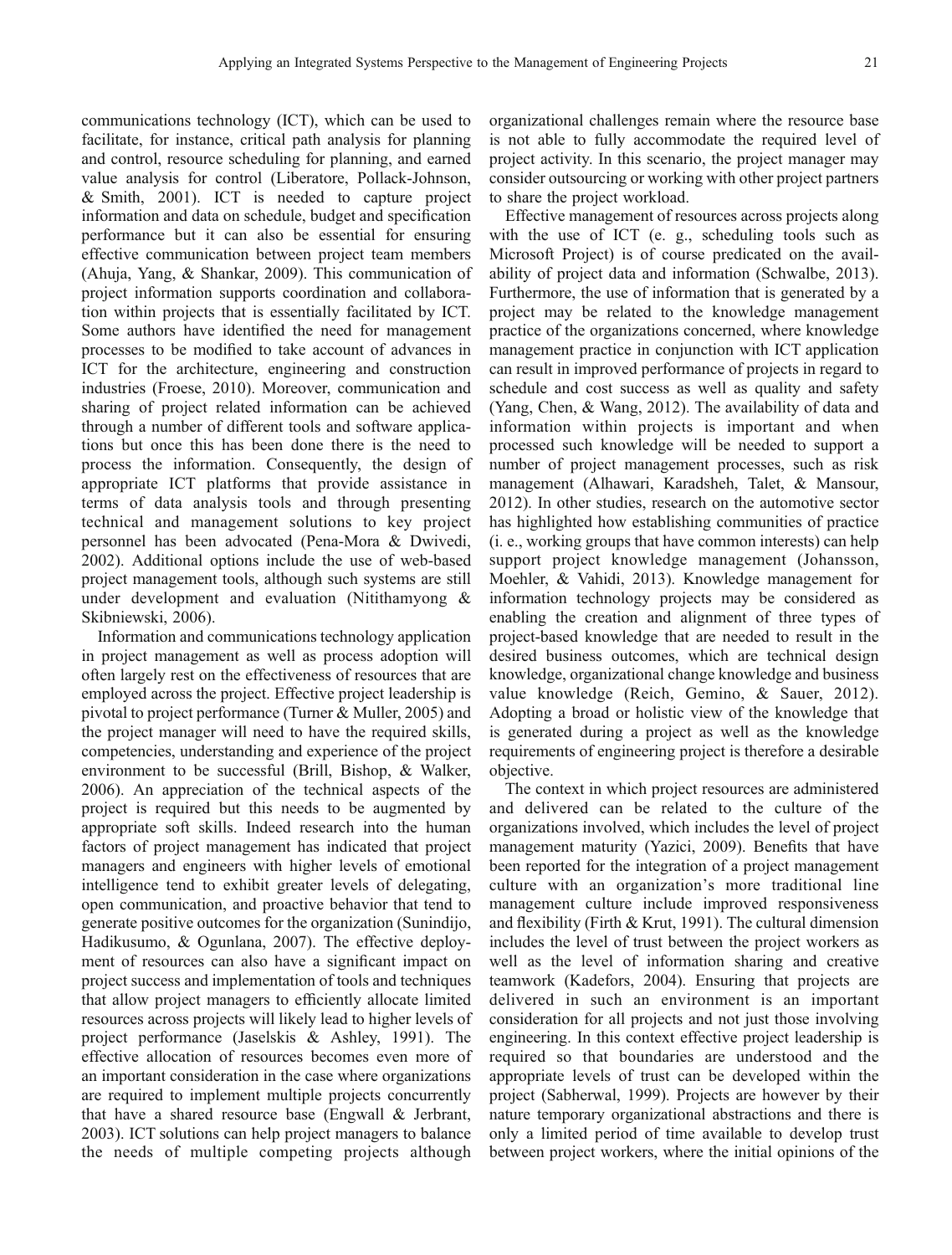people working on the project can be important in shaping the project's final outcome ([Munns, 1995\)](#page-10-0). In this scenario, the initial opinions can potentially cause a movement of the project into a spiral of increasing or decreasing trust, depending on whether the opinions were positive or negative respectively. In the latter case, project managers need to take care especially if the initial attitude is one of mistrusting the other parties and in this case pursuing project strategies that encourage a positive environment will be needed.

Ensuring projects generate the required knowledge can be viewed in terms of the overall value proposition for a project, which is related to the value that will be delivered according to the needs of stakeholders ([Frow & Payne,](#page-10-0) [2011\)](#page-10-0). Projects that are successful will meet the required milestones, which will be aligned to the value drivers for the project stakeholders and ultimately delivery according to these value drivers ensures projects result in impact for such stakeholders. For instance, completion of a design project for a new type of turbine blade by an aero-engine manufacturer that results in the company being able to extend the operational life of an engine beyond the level achieved by competitors. This is a direct form of impact by such a project. Project impact may also result in additional business areas being created upon completion of the project, which can require a longer time-frame to be adopted for measuring the success of projects if such additional benefits are to be fully captured. Projects that result in new product development (NPD) for companies contribute directly to the company's competitive position and the product development life-cycle has been linked to the product complexity (Griffi[n, 1997\)](#page-10-0); in this scenario projects that allow product complexity to be minimized will have a direct effect on reducing the product development life-cycle thereby having an impact on the company's competitive position. Projects can also result in broader impact that provides societal benefits, such as improved energy efficiency ([Sivarajah, Lee, Irani, & Weer](#page-10-0)[akkody, 2014\)](#page-10-0). In regard to research projects focused on health-care (e. g., drug discovery), there is an increasing need to translate the knowledge that is generated and the supporting evidence into improved health-care practice and this represents a further example of wider impact arising from a project ([Straus, Tetroe, & Graham, 2013](#page-10-0)). Additionally, completion of projects may result in other forms of impact, such as skills development and improved competencies of project team members arising from project-based learning ([Ayas & Zeniuk,](#page-9-0) [2001](#page-9-0)).

The literature review has identified six main areas or critical success factors that contribute to the performance of engineering projects. These six areas collectively represent a systems perspective of projects since they provide a holistic consideration of the wider landscape of engineering project management, in terms of the process-driven,

organizational-based and human-based factors. Table 1 provides a summary of the findings from the literature review.

### 3 Developing an integrated systems perspective

There have been other studies that have proposed the application of systems approaches and systems engineering to the management of projects [\(Kerzner, 2013](#page-10-0); [Love, Holt,](#page-10-0) [Shen, Li, & Irani, 2002; Lyneis & Ford, 2007](#page-10-0); [Sage &](#page-10-0) [Rouse, 2009\)](#page-10-0), which highlights the utility of this approach. Indeed research from the UK has advocated the application of systems engineering to a range of different areas, including the management of technology projects ([Philbin,](#page-10-0) [2008a; Philbin, 2011](#page-10-0)), management of bids and proposals ([Philbin, 2008b](#page-10-0)) and safety engineering [\(Philbin, 2010](#page-10-0)). These applications seek to gain an improved understanding of complex technical and engineering instantiations through leveraging the tools and techniques of systems thinking and systems engineering practices. Such practices include requirements capture and engineering, integrated system design, development of system architectures, system modeling, system integration, understanding emergent properties and system-of-systems viewpoints. Moreover, previous studies by Frank [\(2000](#page-10-0)) hasdescribed the concept of engineering systems thinking that incorporates a number of underlying features, which are as follows: ability to see the "big picture"; implementation of overall management considerations; acquisition and use of interdisciplinary knowledge; analysis of customer needs and internal capabilities; use of underpinning systems knowledge; understanding of synergies and emergent properties; ability to challenge existing approaches; creativity and creative management.

Work by Dvir and Shenhar ([2007\)](#page-10-0) highlighted the merit of considering project management from a systems viewpoint, which proposed a model based on five primary dimensions. The dimensions are as follows: project efficiency, i. e., meeting budget and schedule requirements; impact on the customer, i. e., achieving the stated requirements for the project, including customer benefits, satisfaction and arising loyalty; impact on the team, i. e., the impact the project has on team members including levels of satisfaction, retention and resulting personal growth; business results, i. e., the outcome of the project in terms of any return on investment, market share or growth that is achieved; preparation for the future, i. e., how project deliverables result in the development of new technologies, markets and capabilities.

Therefore, there is precedence in the literature for adopting a systemic view of projects. Accordingly, the six critical success factors for engineering projects identified by the literature review that represent a holistic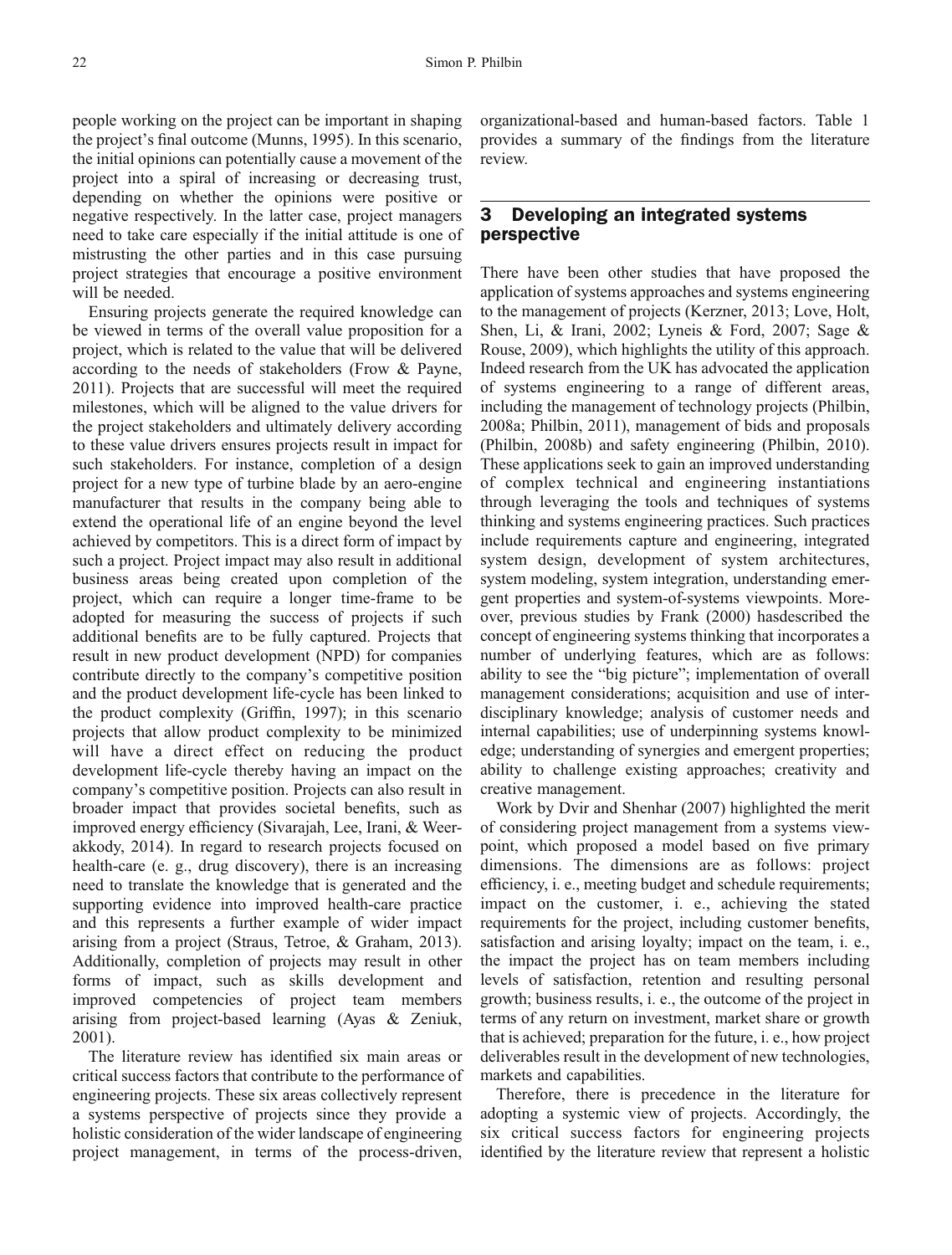Table 1

| Critical success<br>factor | Summary of Critical Success Pactors for Engineering Projects faentified by Literature Review<br>References from literature review | Definition of critical success factor                                                                                                                                                                                                                                                                            |  |
|----------------------------|-----------------------------------------------------------------------------------------------------------------------------------|------------------------------------------------------------------------------------------------------------------------------------------------------------------------------------------------------------------------------------------------------------------------------------------------------------------|--|
| Process                    | Jha & Iyer, 2007                                                                                                                  | Management processes undertaken in a structured manner in order to enable delivery of the                                                                                                                                                                                                                        |  |
|                            | Jin, Chai, & Tan, 2014                                                                                                            | project requirements according to specified project management guidelines or protocols                                                                                                                                                                                                                           |  |
|                            | Chan, Scott, & Chan, 2004                                                                                                         |                                                                                                                                                                                                                                                                                                                  |  |
|                            | Reyck, 2005                                                                                                                       |                                                                                                                                                                                                                                                                                                                  |  |
|                            | Raz & Michael, 2001                                                                                                               |                                                                                                                                                                                                                                                                                                                  |  |
| Technology                 | Liberatore, Pollack-Johnso, & Smith, 2001                                                                                         | ICT employed across the project to support delivery of project milestones as well as                                                                                                                                                                                                                             |  |
|                            | Ahuja, Yang, & Shankar, 2009                                                                                                      | knowledge management including related IT systems accessed by project team members                                                                                                                                                                                                                               |  |
|                            | Froese, 2010                                                                                                                      |                                                                                                                                                                                                                                                                                                                  |  |
|                            | Pena-Mora & Dwivedi, 2002                                                                                                         |                                                                                                                                                                                                                                                                                                                  |  |
|                            | Ntithamyong & Skibniewski, 2006                                                                                                   |                                                                                                                                                                                                                                                                                                                  |  |
| Resources                  | Turner & Muller, 2005                                                                                                             | Project staff and infrastructure required to undertake management and technical work to support<br>project delivery. This includes project management and other staff involved in project governance<br>and where necessary other project stakeholders                                                           |  |
|                            | Brill, Bishop, & Walker, 2006                                                                                                     |                                                                                                                                                                                                                                                                                                                  |  |
|                            | Sunindijo, Hadikusumo, & Ogunlana, 2007                                                                                           |                                                                                                                                                                                                                                                                                                                  |  |
|                            | Jaselskis & Ashley, 1991                                                                                                          |                                                                                                                                                                                                                                                                                                                  |  |
|                            | Engwall & Jerbrant, 2003                                                                                                          |                                                                                                                                                                                                                                                                                                                  |  |
| Knowledge                  | Schwalbe, 2013                                                                                                                    | Data and information that is processed and generated by project resources through use of project<br>technology and according to processes used across the project. Knowledge includes management<br>and engineering information as well as the insights and understanding gained from delivery of the<br>project |  |
|                            | Yang, Chen, & Wang, 2012                                                                                                          |                                                                                                                                                                                                                                                                                                                  |  |
|                            | Alhawari, Karadsheh, Talet, & Mansour,<br>2012                                                                                    |                                                                                                                                                                                                                                                                                                                  |  |
|                            | Johansson, Moehler, & Vahidi, 2013                                                                                                |                                                                                                                                                                                                                                                                                                                  |  |
|                            | Reich, Gemino, & Sauer, 2012                                                                                                      |                                                                                                                                                                                                                                                                                                                  |  |
| Culture                    | Yazici, 2009                                                                                                                      | The patterns of working across the project, including the level of openness and sharing of project                                                                                                                                                                                                               |  |
|                            | Firth & Krut, 1991                                                                                                                | knowledge by the project resources. This includes the social dimensions of the project and its<br>surrounding environment, such as trust and norms of reciprocity between team members                                                                                                                           |  |
|                            | Kadefors, 2004                                                                                                                    |                                                                                                                                                                                                                                                                                                                  |  |
|                            | Sabherwal, 1999                                                                                                                   |                                                                                                                                                                                                                                                                                                                  |  |
|                            | <b>Munns</b> , 1995                                                                                                               |                                                                                                                                                                                                                                                                                                                  |  |
| Impact                     | Frow & Payne, 2011                                                                                                                | The overall outcomes generated by the project, which includes delivery of the project milestones<br>as well as wider (holistic) benefits arising. The benefits can include new business generation,<br>societal, environmental as well as skills enhancement and human resources development                     |  |
|                            | Griffin, 1997                                                                                                                     |                                                                                                                                                                                                                                                                                                                  |  |
|                            | Sivarajah, Lee, Irani, & Weer-akkody, 2014                                                                                        |                                                                                                                                                                                                                                                                                                                  |  |
|                            | Straus, Tetroe, & Graham, 2013                                                                                                    |                                                                                                                                                                                                                                                                                                                  |  |
|                            | Ayas & Zeniuk, 2001                                                                                                               |                                                                                                                                                                                                                                                                                                                  |  |

Summary of Critical Success Factors for Engineering Projects Identified by Literature Review

view can be conceptualized as part of an integrated systems perspective. The integrated systems perspective has been synthesized through interpretation of the findings from the literature review and the definitions provided in Table1. Figure 1 provides the conceptual model for the integrated systems perspective of engineering projects.

This framework views a project as a system, where the critical success factors are depicted as six sub-systems that contribute to the overall performance of the project. Factors that are outside of the influence or are not directly connected with the project are external systems, e. g., availability of raw materials. Furthermore, in order for an external factor to become associated with the project, it needs transition the project or system boundary through a dynamic interaction, e. g., when a contract is placed to cover the provision of such raw materials.

#### 4 Case study investigations

Both case studies involved engineering projects at Imperial College (the university), which resulted in the provision of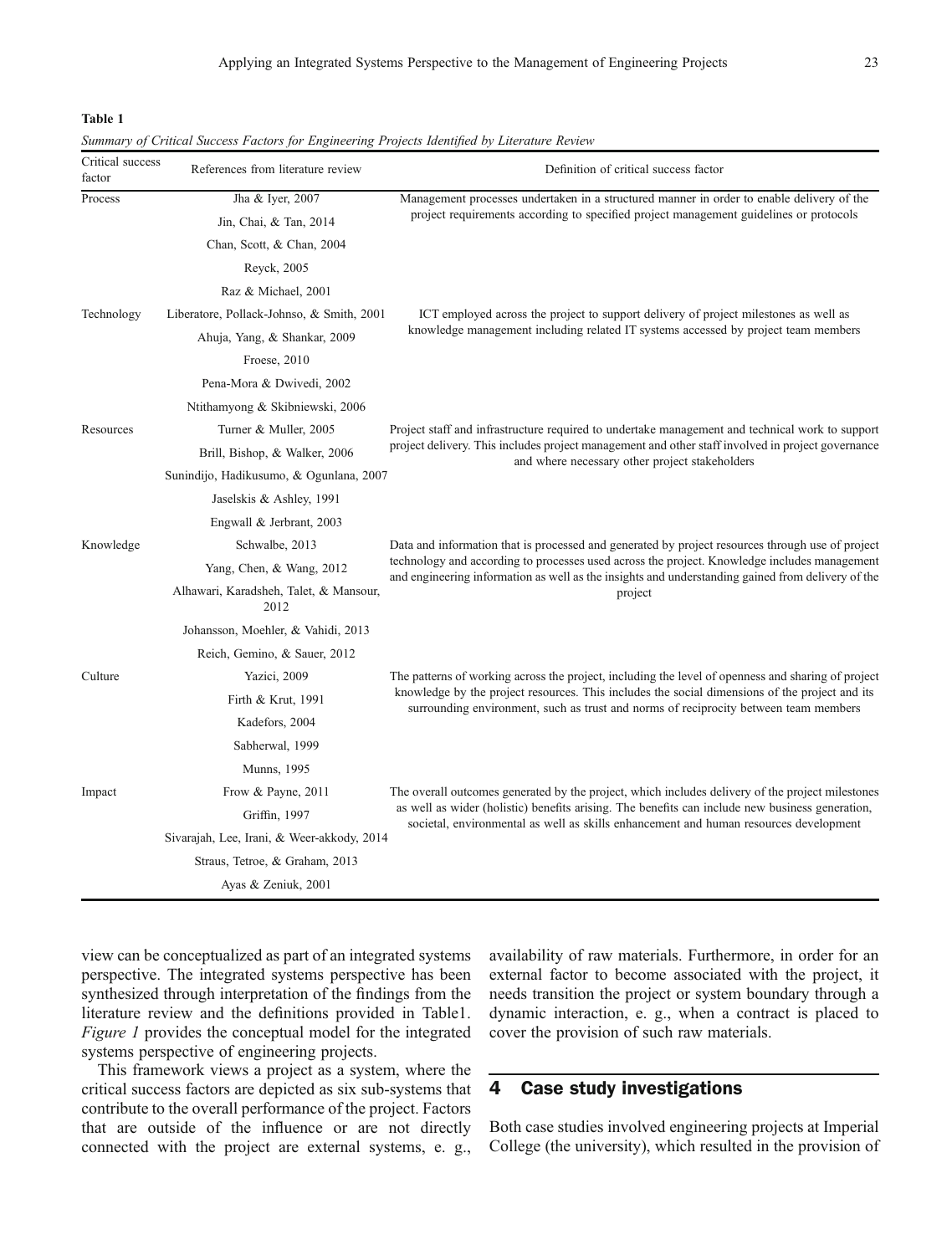

Figure 1. Conceptual model for integrated systems perspective of engineering projects.

new experimental research facilities. The case studies have been investigated as part of a process of reflective inquiry ([Schon, 1983](#page-10-0)), involving consideration of both qualitative information and quantitative data. This process allows "sense-making" [\(Weick, Sutcliffe, & Obstfeld, 2005](#page-11-0)) of the projects and an understanding of how the project activities were undertaken according to the sub-systems of the integrated systems perspective. Furthermore, sense-making provides a mechanism to allow practitioner oriented insights to be developed on how the engineering projects were managed.

The first case study  $(# 1)$  involved a three-year project that focused on the development of a new experimental research facility at the university and the case study findings are summarized in Table 2. The project involved the upgrade of an existing large laboratory through installation of complex M&E services to house new highpressure experimental research equipment. The project also involved the design and manufacture of the equipment that was undertaken in USA. The equipment was designed for plate impact experiments to be conducted as part of research on how different metallic materials behave under high pressures.

The second case study  $(\# 2)$  involved a one-year project focused on the feasibility study and design of a medical scanning facility at a university hospital and the case study findings are summarized in Table 3. The facility included scanning equipment, such as positron emission tomography (PET) and magnetic resonance imaging (MRI) systems for use as part of clinical research programs undertaken by the university. The project involved an engineering feasibility study of the facility, including M&E and structural engineering design work, quantity surveying and various other technical activities. The feasibility study

resulted in an engineering design of the new facility and this was accompanied by a business planning exercise to identity the revenue generation for the facility based on the expected clinical requirements for medical scanning.

# 5 Conclusions

This paper has described an integrated systems perspective of engineering projects through synthesizing the findings from a comprehensive literature review. The literature identified six main groups of critical success factors (namely process, technology, resources, knowledge, culture and impact), which can be viewed as sub-systems of the project system. According to this perspective the performance of engineering projects will be enhanced through pursuing an integrated set of strategies and activities across all six sub-systems; conversely, deficiency in one or more sub-systems would negatively impact on the performance of the project system.

Achievement of project milestones according to schedule, budgetary and quality targets remains of critical importance for project management but existing approaches do not always work. As reported in this paper, some engineering projects continue to encounter difficulties, cost overruns, missed milestones and cases where inadequate benefits are ultimately delivered to project stakeholders. The integrated systems perspective seeks to incorporate best practice on project management through a holistic and logical framework that can be applied by project engineers and project managers to tackle project complexity head-on. The utility of the framework has been explored through two case study investigation. Both case studies highlight how pursuing an integrated set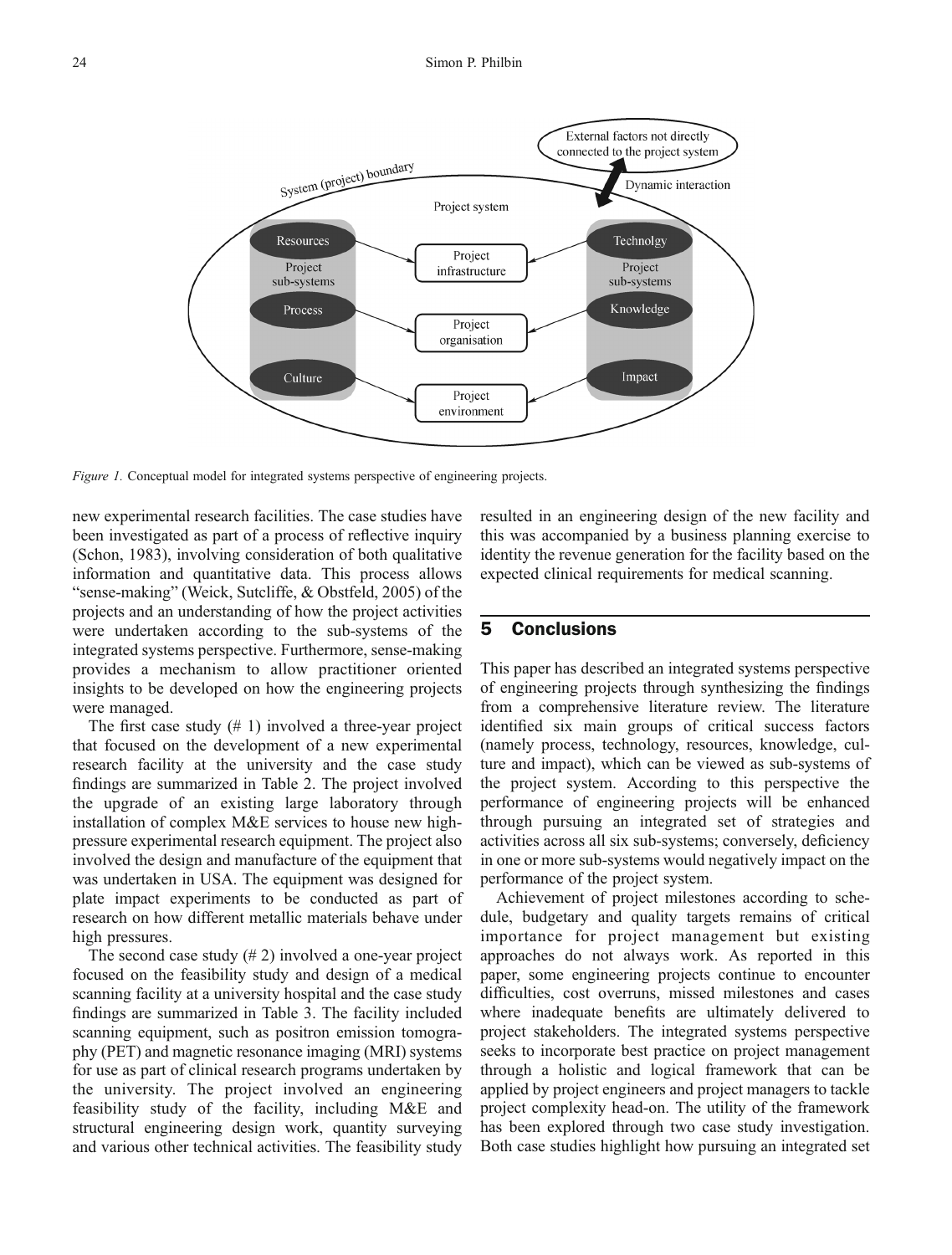Table 2

Summary of Case Study # 1 Findings According to Sub-systems Areas

| Sub-system | Key activities                                                                                                                                                                                                                                                                                                                                                                                                                                                                                                                                             |
|------------|------------------------------------------------------------------------------------------------------------------------------------------------------------------------------------------------------------------------------------------------------------------------------------------------------------------------------------------------------------------------------------------------------------------------------------------------------------------------------------------------------------------------------------------------------------|
| Processa   | Project was managed according to PRINCE2TM international project management standard                                                                                                                                                                                                                                                                                                                                                                                                                                                                       |
|            | Project reporting to senior management was via periodic highlight reports as well as deviations beyond the scope of the project communicated<br>via exception reports                                                                                                                                                                                                                                                                                                                                                                                      |
|            | Use of standardized project documentation, such as project initiation document (PID), which was approved by the university portfolio review<br>board                                                                                                                                                                                                                                                                                                                                                                                                       |
|            | Business case assembled for the project, which included recognized business and financial practices, such as net present value (NPV)<br>calculations for the expected investment by the project funder using the discounted cash flow technique                                                                                                                                                                                                                                                                                                            |
|            | Other planning included resource profiling and project scheduling, which was undertaken at periodic stages during the project                                                                                                                                                                                                                                                                                                                                                                                                                              |
|            | Project risk register developed at start of project and updated periodically                                                                                                                                                                                                                                                                                                                                                                                                                                                                               |
| Technology | Microsoft Project TM used for Gantt chart preparation (project scheduling) to capture overall schedule, critical path analysis and key project<br>dependencies                                                                                                                                                                                                                                                                                                                                                                                             |
|            | Project costing software used to develop initial budget and enterprise resource planning (ERP) software used to monitor and control project costs<br>against the budget                                                                                                                                                                                                                                                                                                                                                                                    |
|            | Technical risk management via FMEA approach was administered through a Microsoft Excel TM spreadsheet template developed for use across<br>the project                                                                                                                                                                                                                                                                                                                                                                                                     |
|            | Regular video-conferencing between UK partners and suppliers based in USA                                                                                                                                                                                                                                                                                                                                                                                                                                                                                  |
|            | Other technologies used by engineering design team in support of the project                                                                                                                                                                                                                                                                                                                                                                                                                                                                               |
| Resources  | Project resourcing included a project director with overall responsibility for project delivery. Project managers were assigned to manage the<br>project at both the university and main industrial partner                                                                                                                                                                                                                                                                                                                                                |
|            | Technical working group formed, which provided a multidisciplinary team of project members to support the project. The group included<br>consultant engineering team (mechanical, electrical and structural engineers as well as quantity surveyor), technical staff (technician and<br>academic staff from university as well as industrial staff), safety engineers, management representatives and administration staff                                                                                                                                 |
|            | Project governance achieved through regular meetings of a project board, chaired by the project director but with other senior management<br>representatives from the university                                                                                                                                                                                                                                                                                                                                                                           |
| Knowledge  | Initial technical assessment of the project carried out by independent structural engineer contracted to undertake feasibility study of the facilities<br>development project                                                                                                                                                                                                                                                                                                                                                                              |
|            | FMEA technique developed to ensure engineering risks were captured from the early part of the project and necessary process controls were<br>implemented in the final engineering design. FMEA process supported by multidisciplinary inputs from technical working group. FMEA<br>worksheets used to formally capture engineering data and information related to the facility design, including operating conditions for the high-<br>pressure equipment and infrastructure engineering specifications                                                   |
|            | Systems integration exercise to ensure compatibility of procured equipment with laboratory services                                                                                                                                                                                                                                                                                                                                                                                                                                                        |
|            | Technical analysis and equipment operational modeling carried out to ensure compliance of equipment with European Union's Pressure<br>Equipment Directive (PED)                                                                                                                                                                                                                                                                                                                                                                                            |
| Culture    | Initial meetings of technical working group hampered by lack of agreement on technical direction of project and social norms as well as poor<br>team dynamics, which had not been fully established. Further meetings designed to have more overall direction from the meeting chair as well as<br>structured discussions, which enabled social norms to be established                                                                                                                                                                                    |
|            | Trust was developed within the team due to the common approaches used as well as a shared sense of the technical challenges faced                                                                                                                                                                                                                                                                                                                                                                                                                          |
|            | UK team also established trust with suppliers based in USA, initially through face-to-face meetings and thereafter through regular video-<br>conference meetings                                                                                                                                                                                                                                                                                                                                                                                           |
|            | Overall culture developed within the project was characterized as being open and honest, with regular sharing of information and<br>communication across the project and with key project stakeholders                                                                                                                                                                                                                                                                                                                                                     |
| Impact     | Balanced scorecard approach adopted for the business planning stage of the project. Scorecard included financial perspective (based on NPV<br>calculations on project investment), customer perspective (based on the number of PhD and MSc level students that would be able to use the new<br>facility for research), internal process perspective (based on the availability of new equipment and related processes) and learning and growth<br>perspective (based on the scientific areas to be investigated using the experimental research facility) |
|            | Wider impact for the industrial sponsor through supporting improved technical capabilities for new engineering systems                                                                                                                                                                                                                                                                                                                                                                                                                                     |
|            | Establishment of the new research facility allowed the academic team to undertake research in new areas, which is analogous to company's<br>developing new business areas. The teams involved with the project were able to develop new skills and competencies, for instance related to the                                                                                                                                                                                                                                                               |

engineering design process as well as the use of structured engineering risk tools such as FMEA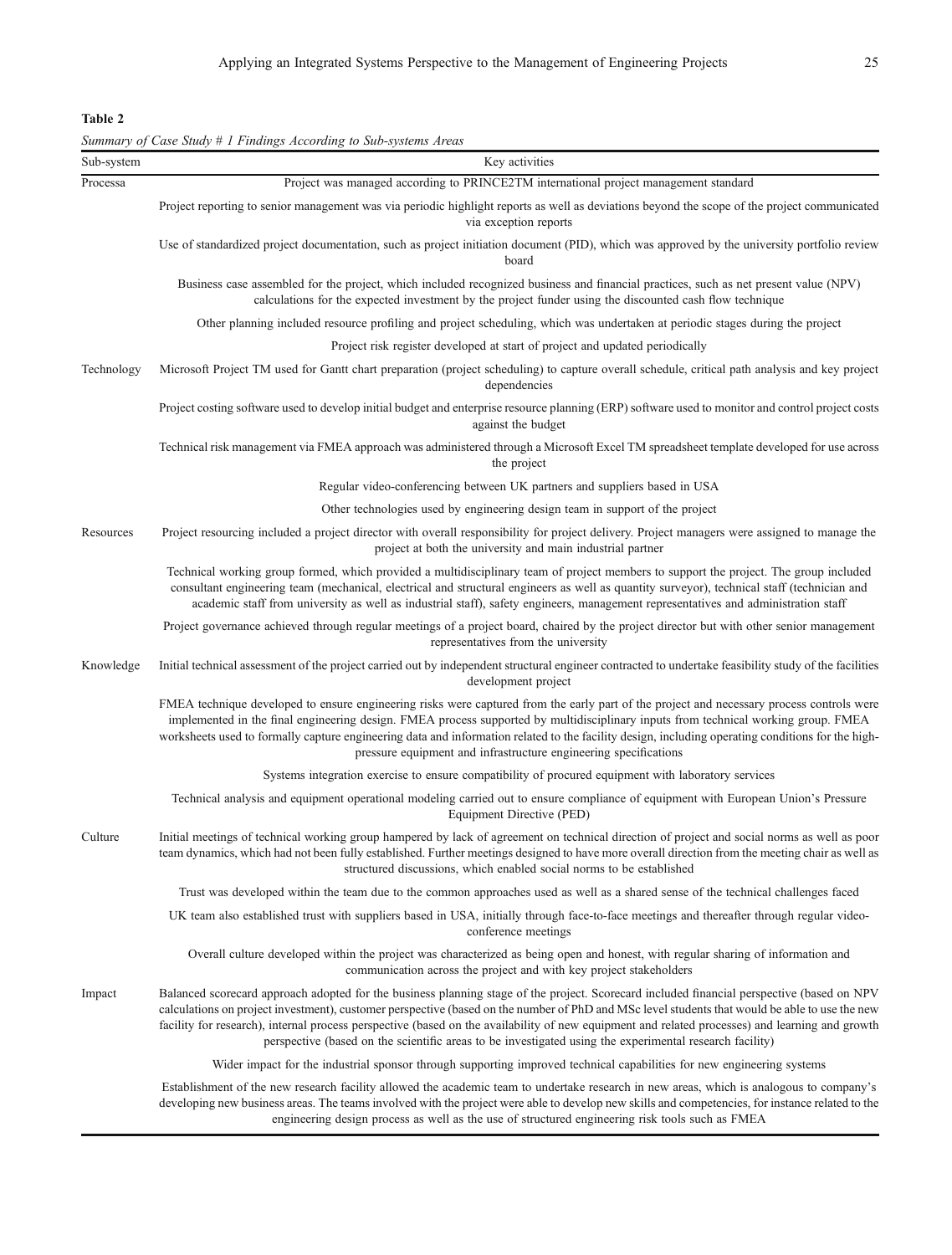Table 3

| Sub-system | Summary of Case Study # 2 Findings According to Sub-system Areas<br>Key activities                                                                                                                                                                                 |
|------------|--------------------------------------------------------------------------------------------------------------------------------------------------------------------------------------------------------------------------------------------------------------------|
| Process    | Project was managed according to PRINCE2TM international project management standard                                                                                                                                                                               |
|            | Project reporting to senior management through regular meetings with key project stakeholders                                                                                                                                                                      |
|            | Feasibility and design project approved by the university's portfolio review board                                                                                                                                                                                 |
|            | Business case assembled for the project, which included recognized business practices, such as business modeling based on revenue generation<br>from medical scanning activities                                                                                   |
|            | Other planning included project scheduling and bench-marking studies, which compared modeled scanning costs with comparable data streams                                                                                                                           |
|            | Project risk analysis carried out on broad range of risk areas                                                                                                                                                                                                     |
| Technology | Microsoft Project TM used for Gantt chart preparation (project scheduling) to capture overall schedule, critical path analysis and key project<br>dependencies                                                                                                     |
|            | Project costing and other financial management through Microsoft Excel TM spreadsheets                                                                                                                                                                             |
|            | Technical team employed various clinical related technologies (including diagnostic and testing systems) to support feasibility study                                                                                                                              |
|            | Other technologies used as part of facilities design process                                                                                                                                                                                                       |
| Resources  | Project resourcing included a project director supported by a facilities project manager. The project director reported to a steering group that<br>provided guidance on strategy                                                                                  |
|            | The project director provided overall leadership and was responsible for the business modeling while the project manager was responsible for<br>operational management of the engineering feasibility study                                                        |
|            | Steering group was a multidisciplinary team representing different areas, such as senior leadership, facilities planning, finance, health S safety as<br>well as general administration                                                                            |
|            | Liaison with academic faculty members was through a series of individual consultations and this allowed a broad range of clinical academic staff<br>to be engaged in the engineering design process                                                                |
|            | External engineering teams engaged to support detailed design, including M&E engineers, quantity surveyor and safety engineer                                                                                                                                      |
| Knowledge  | Improved understanding developed on how the clinical scanning facility would complement other facilities operated by the university, thereby<br>allowing an overall view to be established for the entire scanning services offered across the university          |
|            | Knowledge generated on the clinical research areas investigated through use of the medical scanning facility. This knowledge was acquired from<br>the academic faculty consultations and covered areas such as neuroscience, cardiology, pharmacology and oncology |
|            | Information relating to sponsor needs was obtained, including potential scanning funding opportunities with research councils and charitable<br>foundations                                                                                                        |
|            | Data and information also acquired relating to the operation of the medical scanning equipment including operating conditions, throughput<br>levels and maintenance regimes                                                                                        |
| Culture    | During the initial meetings of the steering group a common understanding was developed of the project requirements including high-level<br>technical details related to the medical scanning facility                                                              |
|            | Regular meetings allowed trust to be developed within the team and communications within the team were generally open and honest                                                                                                                                   |
|            | The academic faculty consultations were conducted in an open manner, which enabled faculty members to share their needs in regard to current<br>and future clinical research avenues being pursued and the corresponding medical scanning requirements             |
|            | Overall culture developed within the project that was characterized as being supportive, with regular sharing of information and communication<br>across the project and with key project stakeholders at the university                                           |
|            | Impact completion of the feasibility and design stage project enabled an improved understanding to be gained on the need for medical scanning<br>to support clinical research in several academic departments at the university                                    |
|            | The project team developed enhanced skills and competencies, especially relating to business modeling techniques, including profiling different<br>business scenarios and financial sensitivity analysis                                                           |
|            | The scanning facility was designed to provide an efficient and cost-effective clinical scanning service, which can be included as part of research<br>proposals submitted to a range of medical funding organizations                                              |
|            | Potential long-term societal benefits associated with improved health-care delivery arising from research projects that utilize the scanning<br>facility                                                                                                           |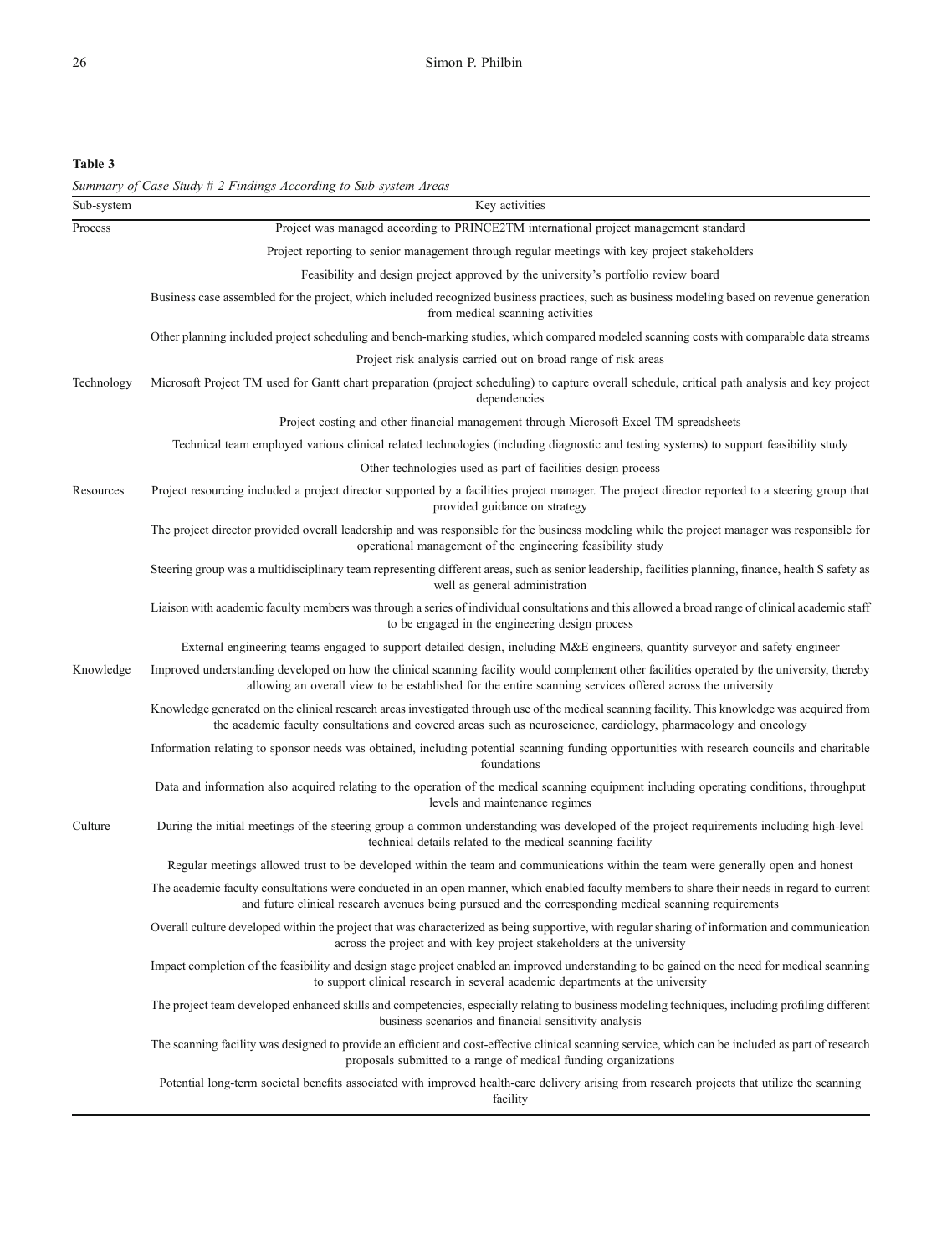of activities across the six sub-systems collectively support delivery of the projects. Case study # 1 resulted in a state of the art experimental research facility being established at the university, for use by several academic and joint academic/industry research teams covering areas such as shock physics, mechanics of materials, earth sciences and aeronautics. Case study # 2 resulted in completion of the feasibility and design stage for a medical scanning facility, which included extensive consultations with academic faculty to capture clinical needs as well as use of various business modeling techniques. The facility is able to support medical research across several areas, including neuroscience, cardiology, pharmacology and oncology.

It is interesting to note that both case studies exhibited cases of emergent behavior in regard to general systems theory ([Gharajedaghi, 2011\)](#page-10-0). In case study  $# 1$ , the engineering design was supported by robust risk analysis and control involving use of the FMEA technique. This technique required appropriate data and information on the equipment (relating to the knowledge sub-system), according to the FMEA structured process approach (process subsystem), which was implemented by the project team members (resources sub-system) being supported by sharing of information across the team and with industrial partners (culture sub-system), thereby allowing a safe design to be produced (impact sub-system).

In case study  $# 2$ , the facilities design was supported by a systematic approach to capturing clinical needs for the facility. This approach required collection of information on clinical areas to be researched (relating to the knowledge sub-system), which was enabled by the project director consulting with senior faculty members (resources subsystem) through a consultative and open approach (culture sub-system) that resulted in a facility available to support a range of therapeutic areas (impact sub-system). In both cases, there is synergy and interaction between the subsystems to create effect and value for the systems (and projects) as a whole. This further underscores the converse scenario, where a deficiency in one or more subsystems is likely to negatively impact on project performance and is therefore to be avoided where possible.

The research reported in this paper is focused toward being of relevance to practitioners involved in the management of engineering projects across different industrial sectors, such as construction and the built environment, manufacture (e.g., defense, aerospace and pharmaceutical) as well as other engineering applications. The integrated systems perspective provides a tool-kit that can be applied to different projects but ultimately the exact approach adopted (i.e., the specific configuration of strategies and activities across the six sub-systems) will be contingent on the project and organizational environment and circumstances. Therefore, there needs to be flexibility in regard to how the integrated systems perspective is applied. Additionally, both hard (technical)

and soft (social or human factors) need to properly understood and accommodated in any implementation of the framework.

### 6 Research implications and future work

The research described in this paper has proposed and evaluated through case study methodology a new conceptual model based on an integrated systems perspective of engineering projects. Activities have been described according to the sub-systems of the project system for two case studies and instances of emergent behavior have been identified. Existing project management protocols and guidelines provide structured processes through stages and defined management structures; such approaches are useful but do they adequately capture the full scope of complexities associated with complex projects? Complexities across process, technology, resources, knowledge, culture and impact considerations. Furthermore, although the examples of emergent behavior can be described through considering the findings and outcomes of a project after it has been completed, could the interactions be identified (and codified) at the beginning of the project. These questions lead to the position that there is a whole series of research avenues and lines of enquiry that need to be properly investigated in order for a more complete picture to be derived for the management of complex engineering projects that exhibit high levels of risk but concurrently high levels of benefit. The implications arising from this paper are that the following research avenues need to be explored:

How do critical success factors (cf. sub-systems of the project system) interact and collectively contribute to the performance of engineering projects?

How can the project system be modeled while integrating quantitative data (e. g., relating to earned value analysis) with contextual and qualitative information (e. g., relating to the levels of trust exhibited by a project team)?

How can the optimal balance of activities across the subsystems of the project system be properly ascertained at the start of the project while recognizing the engineering requirements to be delivered as well as the environmental and organizational constraints?

Can a holistic set of metrics for measuring project success be defined that builds on the "iron triangle" through accommodating an integrated systems perspective of projects?

What are the new tools and techniques that need to be developed to support an integrated systems management of engineering projects?

In addition to these systemic research implications there are a number of more discrete areas of future research that have been identified for the six sub-systems of the project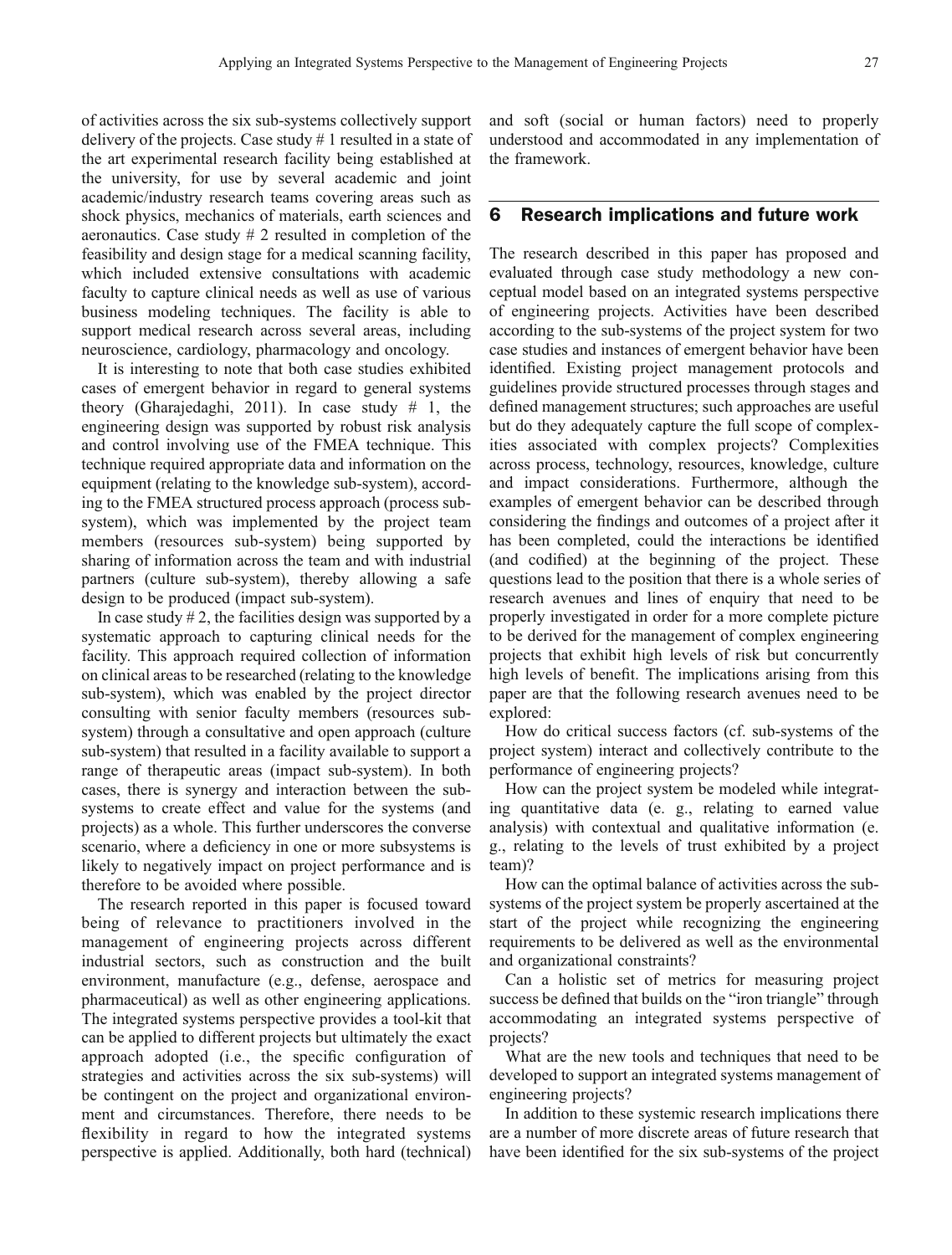<span id="page-9-0"></span>Table 4

Future Research Areas and Suggested Data and Information Requirements

| Project sub-system | Research questions                                                                                                                                                | Data and information requirements                                                                                                                                                                                                                                                                                                                        |  |
|--------------------|-------------------------------------------------------------------------------------------------------------------------------------------------------------------|----------------------------------------------------------------------------------------------------------------------------------------------------------------------------------------------------------------------------------------------------------------------------------------------------------------------------------------------------------|--|
| Process            | How can the optimal balance of procedures be identified at the<br>outset of a new project?                                                                        | Project schedule, financial and performance data<br>Process configurations and related protocol information<br>Data and information relating to the overall project requirements as<br>well as environmental and organizational constraints<br>Probability data on likelihood of external events impacting projects<br>(for deterministic studies)       |  |
|                    | How can process adoption for projects be adaptive to emerging<br>issues and opportunities?                                                                        |                                                                                                                                                                                                                                                                                                                                                          |  |
|                    | What processes need to be designed to support an integrated<br>systems perspective of engineering projects?                                                       |                                                                                                                                                                                                                                                                                                                                                          |  |
| Technology         | Can project life-cycle technology be used to track the overall<br>impact delivered for projects?                                                                  | Data and information on wider impact generated by projects<br>Architectures and specifications of web-based project management<br>systems<br>Architectures and specifications for mobile technologies (i.e.,<br>"apps") to support management of projects                                                                                                |  |
|                    | How can web-based technology solutions be configured to<br>support engineering projects?                                                                          |                                                                                                                                                                                                                                                                                                                                                          |  |
|                    | How can mobile technologies (i.e., "apps") be integrated with<br>ERP based project technologies?                                                                  |                                                                                                                                                                                                                                                                                                                                                          |  |
| Resources          | What is the project leadership skills needed to manage according<br>to an integrated systems perspective?                                                         | Information on project leadership skills and competencies related to<br>the integrated systems perspective of project management<br>Data and information on resource types for planning methodologies<br>Project decision related data and information along with systems<br>modeling techniques                                                         |  |
|                    | How can resources be more effectively allocated across projects<br>that have competing needs?                                                                     |                                                                                                                                                                                                                                                                                                                                                          |  |
|                    | Can project decisions be modeled in real-time as a decision<br>support tool?                                                                                      |                                                                                                                                                                                                                                                                                                                                                          |  |
| Knowledge          | How can the project management knowledge be integrated with<br>organization-level knowledge management systems?                                                   | Project-related data and information correlated with appropriate<br>organizational data and information<br>Data and information on social characteristics of projects in addition<br>to traditional hard (technical) data for engineering projects<br>Data and information to allow improved knowledge management<br>systems to be designed for projects |  |
|                    | How can knowledge from projects be configured to incorporate<br>a socio-technical systems approach (i. e., managing hard and soft<br>$data$ ?                     |                                                                                                                                                                                                                                                                                                                                                          |  |
|                    | What knowledge needs to be understood to support the integrated<br>systems perspective of project management?                                                     |                                                                                                                                                                                                                                                                                                                                                          |  |
| Culture            | How can the level of trust be measured for engineering projects?                                                                                                  | Data and information on the different drivers for trust within a<br>project<br>Project cultural characteristics and determinants correlated with data<br>and information for organizational cultures<br>Data and information on working patterns and behaviors, levels of<br>openness and norms of reciprocity for certain project instantiations        |  |
|                    | How are projects influenced by organizational cultures?                                                                                                           |                                                                                                                                                                                                                                                                                                                                                          |  |
|                    | Are certain types of cultures more, or less, suited to particular<br>types of projects?                                                                           |                                                                                                                                                                                                                                                                                                                                                          |  |
| Impact             | How can metrics be developed to address the integrated systems<br>perspective of engineering projects?                                                            | Data and information relating to systemic impact and benefits for<br>engineering projects, including long-term, societal or broader                                                                                                                                                                                                                      |  |
|                    | How can achievement of "iron triangle" targets be reconciled<br>(or balanced) against long-term, societal or broader stakeholder<br>benefits?                     | stakeholder benefits<br>Knowledge architectures to support translation of research projects<br>and evidence-based outputs to improved practice and operational<br>management                                                                                                                                                                             |  |
|                    | What are the optimal mechanisms to support translation of<br>research projects into societal benefits, i. e., environmental,<br>sustainable energy or health-care | Data and information on project skills and competencies generated<br>from adopting an integrated systems perspective                                                                                                                                                                                                                                     |  |

system. Consequently, Table 4 provides recommended areas of future research along with the suggested data and information that researchers will need to acquire in order to pursue these investigations.

## References

- Ahuja, V., Yang, J., & Shankar, R. (2009). Benefits of collaborative ICT adoption for building project management. Construction innovation: information, process. Management, 9, 323–340
- Alhawari, S., Karadsheh, L., Talet, A.N., & Mansour, E. (2012).

Knowledge-based risk management framework for information technology project. International Journal of Information Management, 32, 50–65

- Ayas, K., & Zeniuk, N. (2001). Project-based learning: building communities of reflective practitioners. Management Learning, 32, 61–76
- Brady, T., & Davies, A. (2010). From hero to hubris-reconsidering the project management of Heathrow's Terminal 5. International Journal of Project Management, 28, 151–157
- Brill, J. M., Bishop, M. J., & Walker, A. E. (2006). The competencies and characteristics required of an effective project manager: a web-based Delphi study. Educational Technology Research and Development,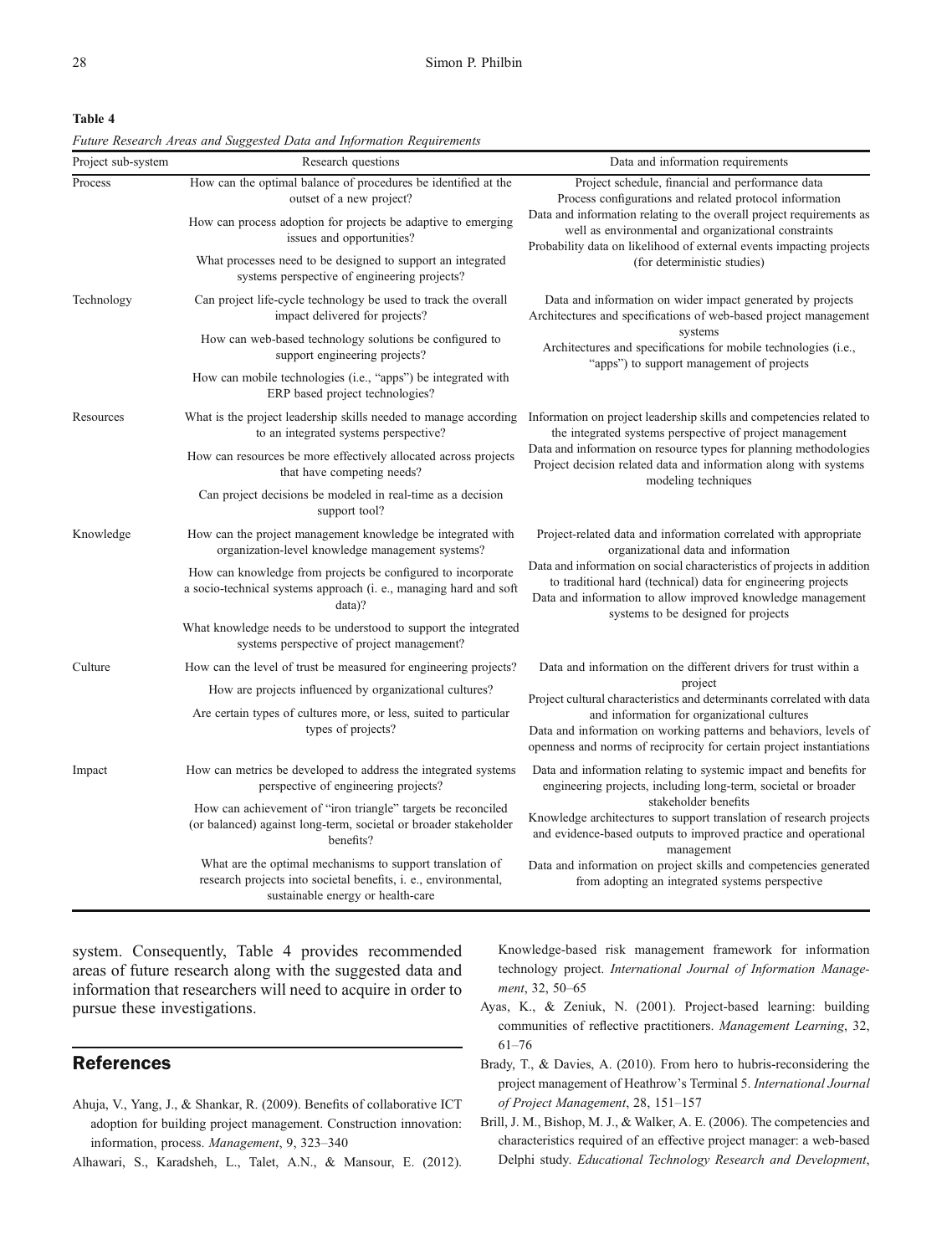<span id="page-10-0"></span>54, 115–140

- Chan, A. P., Scott, D., & Chan, A. P. (2004). Factors affecting the success of a construction project. Journal of Construction Engineering and Management, 130, 153–155
- Dvir, D., & Shenhar, A. (2007). Reinventing Project Management: The Diamond Approach to Successful Growth and Innovation. Boston: Harvard Business School Press
- Engwall, M., & Jerbrant, A. (2003). The resource allocation syndrome: the prime challenge of multi-project management. International Journal of Project Management, 21, 403–409
- Firth, G., & Krut, R. (1991). Introducing a project management culture. European Management Journal, 9, 437–443.
- Frank, M. (2000). Engineering systems thinking and systems thinking. Systems Engineering, 3, 163–168
- Froese, T. M. (2010). The impact of emerging information technology on project management for construction. Automation in Construction, 19, 531–538
- Frow, P., & Payne, A. (2011). A stakeholder perspective of the value proposition concept. European Journal of Marketing, 45, 223–240
- Gharajedaghi, J. (2011). Systems Thinking: Managing Chaos and Complexity: A Platform for Designing Business Architecture. Netherlands: Elsevier
- Griffin, A. (1997). The effect of project and process characteristics on product development cycle time. Journal of Marketing Research, 24– 35
- Jaselskis, E. J., & Ashley, D. B. (1991). Optimal allocation of project management resources for achieving success. Journal of Construction Engineering and Management, 117, 321–340
- Jha, K. N., & Iyer, K. C. (2007). Commitment, coordination, competence and the iron triangle. International Journal of Project Management, 25, 527–540
- Jin, D., Chai, K. H., & Tan, K. C. (2014). New service development maturity model. Managing Service Quality, 24, 86–116
- Johansson, T., Moehler, R. C., & Vahidi, R. (2013). Knowledge sharing strategies for project knowledge management in the automotive sector. Procedia: Social and Behavioral Sciences, 74, 295–304
- Kadefors, A. (2004). Trust in project relationships—inside the black box. International Journal of Project Management, 22, 175–182
- Kerzner, H. R. (2013). Project Management: a Systems Approach to Planning, Scheduling, and Controlling. New York: John Wiley & Sons, Inc.
- Liberatore, M. J., Pollack-Johnson, B., & Smith, C.A. (2001). Project management in construction: software use and research directions. Journal of Construction Engineering and Management, 127, 101– 107
- Love, P. E. D., Holt, G. D., Shen, L. Y., Li, H., & Irani, Z. (2002). Using systems dynamics to better understand change and rework in construction project management systems. International Journal of Project Management, 20, 425–436
- Lyneis, J. M., & Ford, D. N. (2007). System dynamics applied to project management: a survey, assessment, and directions for future research. System Dynamics Review, 23, 157–189
- Munns, A. K. (1995). Potential influence of trust on the successful completion of a project. International Journal of Project Management, 13, 19–24

Nitithamyong, P., & Skibniewski, M. J. (2006). Success/failure factors

and performance measures of web-based construction project management systems: professionals' viewpoint. Journal of Construction Engineering and Management, 132, 80–87

- Pena-Mora, F., & Dwivedi, G. H. (2002). Multiple device collaborative and real time analysis system for project management in civil engineering. Journal of Computing in Civil Engineering, 16, 23– 38
- Philbin, S. P. (2008a). Managing complex technology projects. Research-Technology Management, 51, 32–39
- Philbin, S. P. (2008b). Big management: a systems engineering approach. Journal of High Technology Management Research, 19, 114–127
- Philbin, S. P. (2010). Developing an integrated approach to system safety engineering. Engineering Management Journal, 22(2), 56–67
- Philbin, S. P. (2011). Application of Systems Engineering and Systems Thinking to Project Management. In Collins R, J. (Ed.), Project Management. New York: Nova Science Publishers
- Philbin, S. P., & Kennedy, D. A. (2014). Diagnostic framework and health check tool for engineering and technology projects. Journal of Industrial Engineering and Management, 7, 1145–1166
- Raz, T., & Michael, E. (2001). Use and benefits of tools for project risk management. International Journal of Project Management, 19, 9–17
- Reich, B. H., Gemino, A., & Sauer, C. (2012). Knowledge management and project-based knowledge in it projects: a model and preliminary empirical results. International Journal of Project Management, 30, 663–674
- Reyck, B. D., Grushka-Cockayne, Y., Locket, M., Calderini, S. R., Mour, M., & Sloper, A. (2005). The impact of project portfolio management on information technology projects. International Journal of Project Management, 23, 524–537
- Ring, M. J. (2000). A billion-dollar big big blunder. Tech, 120, 5–7
- Sabherwal, R. (1999). The role of trust in outsourced IS development projects. Communications of the ACM, 42, 80–86
- Sadeh, A., Dvir, D., & Shenhar, A. (2000). The role of contract type in the success of R&D defence projects under increasing uncertainty. Project Management Journal, 31, 14–22
- Sage, A. P., & Rouse, W. B. (2009). Handbook of Systems Engineering and Management. New York: John Wiley & Sons, Inc.
- Schon, D. (1983). The Reflective Practitioner: How Professionals Think in Action. [sine loco]: Basic Books, Inc.
- Schwalbe, K. (2013). Information Technology Project Management. [sine loco]: Cengage Learning
- Sivarajah, U., Lee, H., Irani, Z., & Weer-akkody, V. (2014). Fostering smart cities through ICT driven policy-making: expected outcomes and impacts of DAREED project. International Journal of Electronic Government Research, 10, 1–18
- Standish Group. (1995) and (2009). The CHAOS report. Retrieved from http://www.standishgroup.com/
- Straus, S., Tetroe, J., & Graham, I. D. (2013). Knowledge Translation in Health Care: Moving from Evidence to Practice. New York: John Wiley & Sons, Inc.
- Sunindijo, R. Y., Hadikusumo, B. H., & Ogunlana, S. (2007). Emotional intelligence and leadership styles in construction project management. Journal of Management Engineering, 23, 166–170
- Turner, J. R., & Muller, R. (2005). The Project Manager's Leadership Style as a Success Factor on Projects: a Literature review. [sine loco]: Project Management Institute